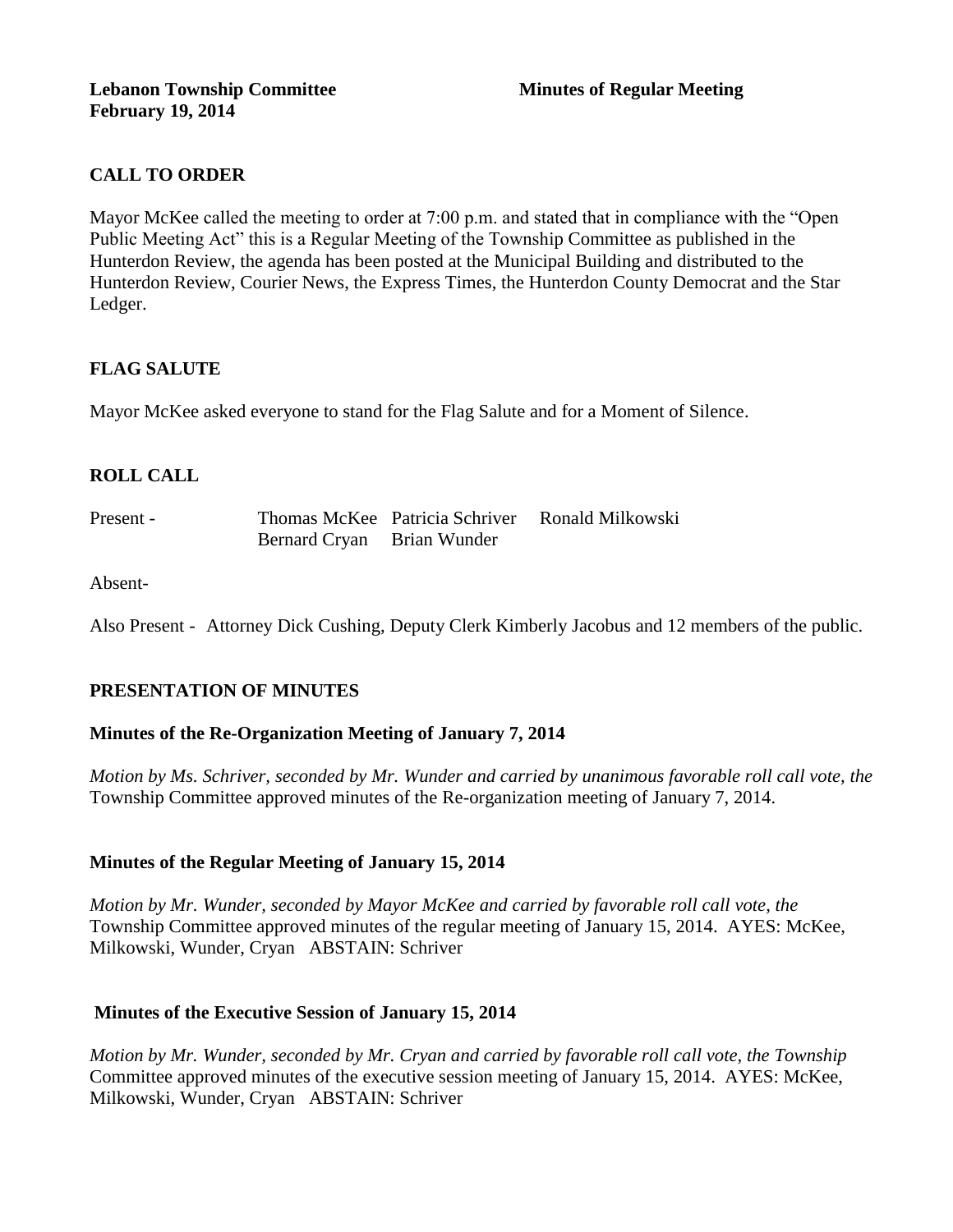LTCM 02/19/2014 Page 2 of 11

### **PUBLIC COMMENTS – for agenda items only**

*Motion by Ms. Schriver, seconded by Mr. Milkowski and carried by unanimous favorable roll call vote,* the Township Committee opened the public comment portion of the meeting.

Ms. Laurie Hoffman asked about the Cap Bank Ordinance. Mayor McKee stated that it is a way for the Township to increase the budget to 3½% over last year's budget. Attorney Cushing explained that it allows the cap limitation to be banked and in the event the Township needs to go over the 2%, it gives the Township the right to do so. They are passed every year. Ms. Hoffman thought that there was a new law, that if the budget goes over 2% the residents had to vote on it. Attorney Cushing stated that was correct, but that was a Levy Cap, different from this one.

*Motion by Ms. Schriver, seconded by Mr. Wunder and carried by unanimous favorable roll call vote,* the Township Committee closed the public comment portion of the meeting.

## **ORDINANCES –Public Hearing**

*Motion by Ms. Schriver, seconded by Mr. Cryan and carried by unanimous favorable roll call vote, the* Township Committee opened the public hearing for Ordinance 2014-01.

There was no comment from the public.

*Motion by Ms. Schriver, seconded by Mr. Cryan and carried by unanimous favorable roll call vote, the* Township Committee closed the public hearing for Ordinance 2014-01.

*Motion by Ms. Schriver, seconded by Mr. Wunder and carried by unanimous favorable roll call vote, the*  Township Committee adopted Ordinance 2014-01 as written below.

### **STATE OF NEW JERSEY COUNTY OF HUNTERDON TOWNSHIP OF LEBANON ORDINANCE NO. 2014-01 CALENDAR YEAR 2014 ORDINANCE TO EXCEED THE MUNICIPAL BUDGET APPROPRIATION LIMITS AND TO ESTABLISH A CAP BANK (N.J.S.A. 40A: 4-45.14)**

**WHEREAS**, the Local Government Cap Law, N.J.S. 40A: 4-45.1 et seq., provides that in the preparation of its annual budget, a municipality shall limit any increase in said budget up to .05% unless authorized by ordinance to increase it to 3.5% over the previous year's final appropriations, subject to certain exceptions; and,

**WHEREAS,** N.J.S.A. 40A: 4-45.15a provides that a municipality may, when authorized by ordinance, appropriate the difference between the amount of its actual final appropriation and the 3.5% percentage rate as an exception to its final appropriations in either of the next two succeeding years; and,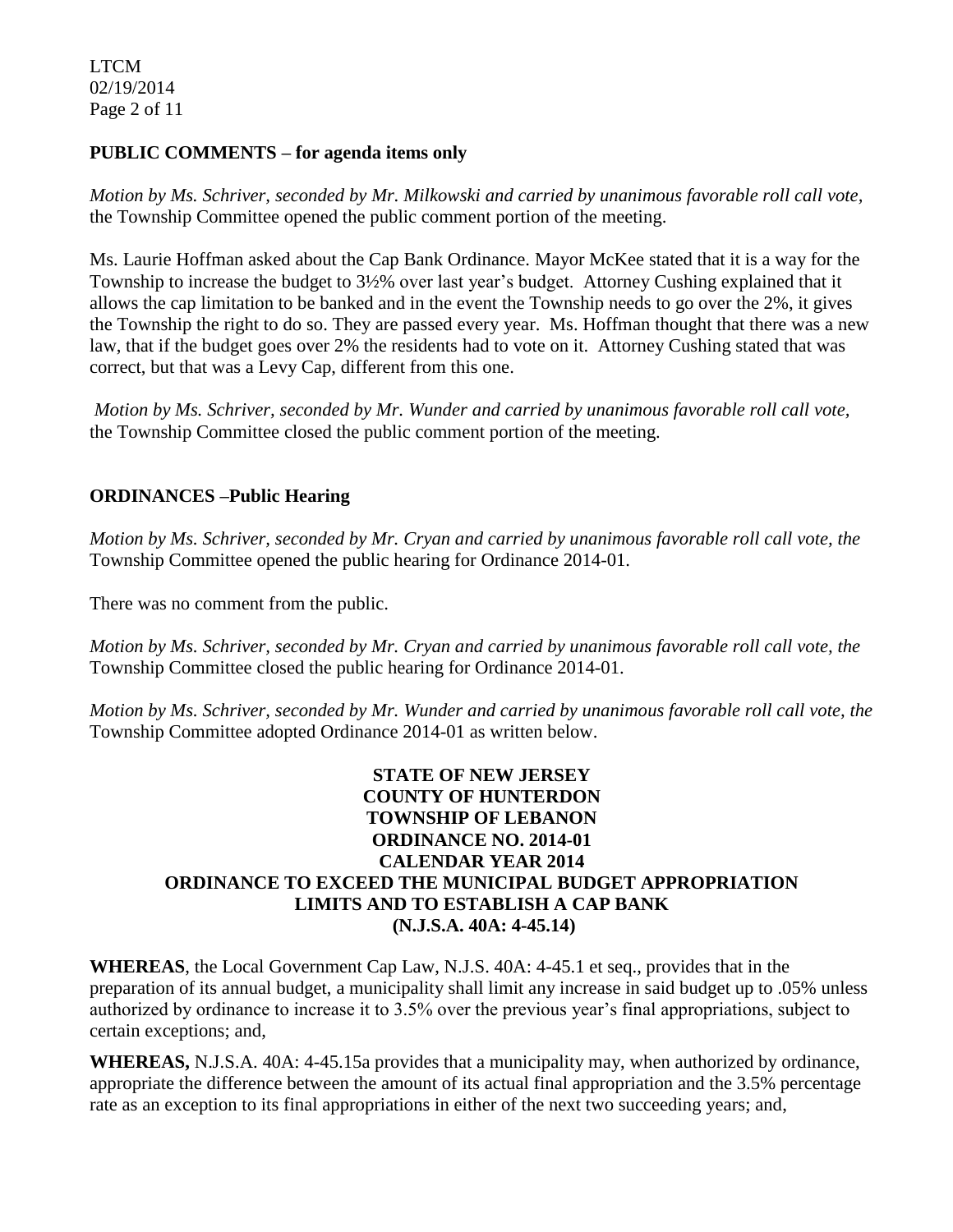LTCM 02/19/2014 Page 3 of 11

**WHEREAS**, the Township Committee of the Township of Lebanon in the County of Hunterdon finds it advisable and necessary to increase its CY 2014 budget by up to 3.5% over the previous year's final appropriations, in the interest of promoting the health, safety and welfare of the citizens; and,

**WHEREAS**, the Township Committee hereby determines that a .05% increase in the budget for said year, amounting to \$20,890.46 in excess of the increase in final appropriations otherwise permitted by the Local Government Cap Law, is advisable and necessary; and,

**WHEREAS** the Township Committee hereby determines that any amount authorized hereinabove that is not appropriated as part of the final budget shall be retained as an exception to final appropriation in either of the next two succeeding years.

**NOW THEREFORE BE IT ORDAINED**, by the Township Committee of the Township of Lebanon, in the County of Hunterdon, a majority of the full authorized membership of this governing body affirmatively concurring, that, in the CY 2014 budget year, the final appropriations of the Township of Lebanon shall, in accordance with this ordinance and N.J.S.A. 40A: 4-45.14, be increased by 3.5%, amounting to \$146,233.19, and that the CY 2014 municipal budget for the be approved and adopted in accordance with Township of Lebanon this ordinance; and,

**BE IT FURTHER ORDAINED,** that any that any amount authorized hereinabove that is not appropriated as part of the final budget shall be retained as an exception to final appropriation in either of the next two succeeding years; and,

**BE IT FURTHER ORDAINED**, that a certified copy of this ordinance as introduced be filed with the Director of the Division of Local Government Services within 5 days of introduction; and,

**BE IT FURTHER ORDAINED**, that a certified copy of this ordinance upon adoption, with the recorded vote included thereon, be filed with said Director within 5 days after such adoption.

# **RESOLUTIONS**

# **Resolution No. 22-2014 –Public Improvement Financing - \$636,855- Bond Anticipation Note**

*Motion by Mr. Wunder, seconded by Mayor McKee and carried by unanimous favorable roll call vote,* the Township Committee adopted Resolution No. 22-2014 as written below.

## **TOWNSHIP OF LEBANON COUNTY OF HUNTERDON STATE OF NEW JERSEY RESOLUTION NO. 22-2014**

Member Brian Wunder introduced and moved the adoption of the following resolution and Member Thomas McKee seconded the motion:

RESOLUTION OF THE TOWNSHIP COMMITTEE OF THE TOWNSHIP OF LEBANON, IN THE COUNTY OF HUNTERDON, NEW JERSEY, COVENANTING TO COMPLY WITH THE PROVISIONS OF THE INTERNAL REVENUE CODE OF 1986, AS AMENDED, APPLICABLE TO THE EXCLUSION FROM GROSS INCOME FOR FEDERAL INCOME TAX PURPOSES OF INTEREST ON OBLIGATIONS ISSUED BY THE TOWNSHIP OF LEBANON AND AUTHORIZING THE MAYOR, TOWNSHIP CLERK, CHIEF FINANCIAL OFFICER AND OTHER TOWNSHIP OFFICIALS TO TAKE SUCH ACTION AS THEY MAY DEEM NECESSARY OR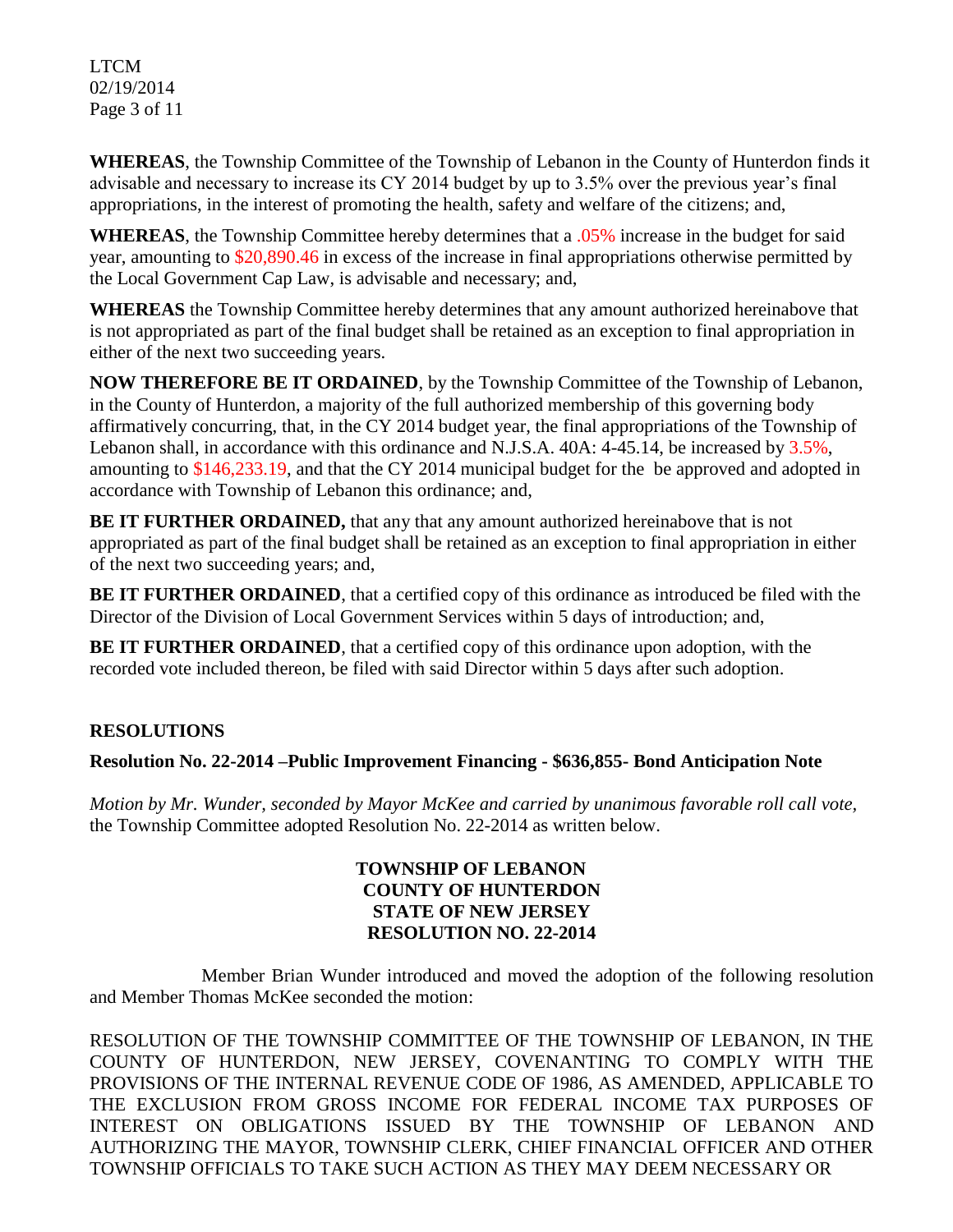LTCM 02/19/2014 Page 4 of 11

ADVISABLE TO EFFECT SUCH COMPLIANCE AND DESIGNATING A \$636,855 BOND ANTICIPATION NOTE, DATED JANUARY 31, 2014, PAYABLE JANUARY 30, 2015, AS A "QUALIFIED TAX-EXEMPT OBLIGATION" PURSUANT TO SECTION 265(b)(3) OF THE INTERNAL REVENUE CODE OF 1986, AS AMENDED.

------------------------------------

WHEREAS, the Township of Lebanon, in the County of Hunterdon, New Jersey (the "Township") from time to time issues bonds, notes and other obligations the interest on which is excluded from gross income for Federal income tax purposes and desires to take such action as may be necessary or advisable to establish and maintain such exclusion; and

WHEREAS, the Internal Revenue Code of 1986, as amended (the "Code"), contains provisions with respect to the exclusion from gross income for Federal income tax purposes of interest on obligations, including provisions, among others, which require issuers of tax-exempt obligations, such as the Township to account for and rebate certain arbitrage earnings to the United States Treasury and to take other action to establish and maintain such Federal tax exclusion; and

WHEREAS, the Township intends to issue a \$636,855 bond anticipation note, dated January 31, 2014 and payable January 30, 2015 (the "Note"); and

WHEREAS, the Township desires to designate the Note as a "qualified tax-exempt obligation" pursuant to Section 265(b)(3) of the Code;

NOW, THEREFORE, BE IT RESOLVED by the Township Committee of the Township of Lebanon, in the County of Hunterdon, New Jersey, as follows:

SECTION 1. The Township Committee hereby covenants on behalf of the Township, to the extent permitted by the Constitution and the laws of the State of New Jersey, to do and perform all acts and things permitted by law and necessary to assure that interest paid on bonds, notes or other obligations it issues (including the Note) be and remain excluded from gross income of the owners thereof for Federal income tax purposes pursuant to Section 103 of the Code.

SECTION 2. The Mayor, Township Clerk, Chief Financial Officer and other officials of the Township are hereby authorized and directed to take such action, make such representations and give such assurances as they may deem necessary or advisable to effect compliance with the Code.

SECTION 3. The Note is hereby designated as a "qualified tax-exempt obligation" for the purpose of Section 265(b)(3) of the Code.

SECTION 4. It is hereby determined and stated that (1) the Note is not a "private activity bond" as defined in the Code and (2) the Township and its subordinate entities, if any, do not reasonably anticipate issuing in excess of \$10 million of new money tax-exempt obligations (other than private activity bonds) during the calendar year 2014.

SECTION 5. It is further determined and stated that the Township has not, as of the date hereof, issued any tax-exempt obligations (other than the Note) during the calendar year 2014.

SECTION 6. The Township will, to the best of its ability, attempt to comply with respect to the limitations on issuance of tax-exempt obligations pursuant to Section 265(b)(3) of the Code; however, said Township does not covenant to do so, and hereby expressly states that a covenant is not made hereby.

SECTION 7. The issuing officers of the Township are hereby authorized to deliver a certified copy of this resolution to the original purchaser of the Note and to further provide such original purchaser with a certificate of obligations issued during the calendar year 2014 dated as of the date of delivery of the Note.

SECTION 8. This resolution shall take effect immediately upon its adoption. The foregoing resolution was adopted by the following roll call vote:

Ayes: Schriver, McKee, Milkowski, Wunder, Cryan Nays: None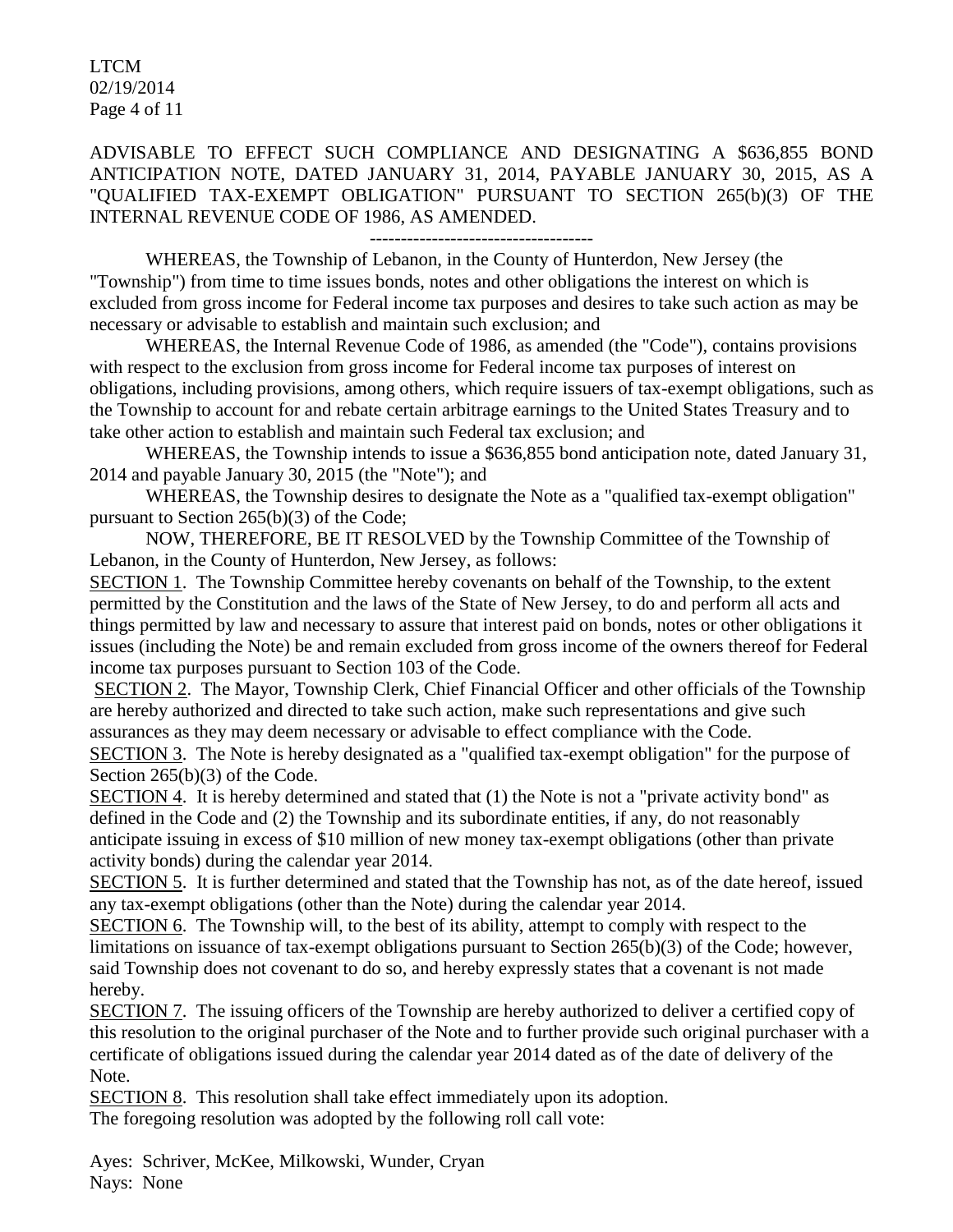LTCM 02/19/2014 Page 5 of 11

## **Resolution No. 23-2014 – Historic Preservation Grant Application – LT Museum**

*Motion by Mr. Cryan, seconded by Mr. Wunder and carried by unanimous favorable roll call vote, the* Township Committee adopted Resolution No. 23-2014 as written below.

## **STATE OF NEW JERSEY COUNTY OF HUNTERDON TOWNSHIP OF LEBANON RESOLUTION NO. 23-2014**

**WHEREAS,** the Hunterdon County Board of Chosen Freeholders has approved an Open Space, Recreation, Farmland and Historic Preservation Trust Fund and established a Historic Preservation Grant Program to provide County funds in connection with the acquisition of historic properties and the preservation of historic properties, buildings, structures facilities, sites, areas or objects, in Hunterdon County; and

**WHEREAS**, the Township of Lebanon desires to further the public interest by obtaining funding in the amount of \$60,000 from the County of Hunterdon to fund the following historic preservation project: Construction of bathroom facilities at the Lebanon Township Museum at New Hampton at a cost of \$60,000 (project cost);

**NOW, THEREFORE,** the governing body resolves that Mayor Thomas McKee or the successor to the office of Mayor is hereby authorized to:

- (a) make application for such Historic Preservation Grant Funds,
- (b) provide additional application information and furnish such documents as may be required, and
- (c) act as the authorized correspondent of the above named applicant; and

**WHEREAS**, the County of Hunterdon shall determine if the application is complete and in conformance with the scope and intent of the Hunterdon County Open Space, Farmland and Historic Preservation Trust Fund Plan, adopted Freeholder Board Policies and the Procedures Manual for the Historic Preservation Grant Program adopted thereto, and notify the applicant of the amount of the funding award; and

**WHEREAS**, the applicant is willing to use the County funds in accordance with such adopted Policies and Procedures, and rules, regulations and applicable statutes;

**NOW, THEREFORE, BE IT FURTHER RESOLVED, BY THE** Township Committee of the Township of Lebanon:

- 1. That the Mayor of the above named body is hereby authorized to execute any documents and agreements with the County of Hunterdon known as Lebanon Township Museum Bathroom Facility;
- 2. That the applicant has its share of funds, if required, in the amount of \$60,000;
- 3. That, in the event the County of Hunterdon's funds are less that the total project cost specified above, the applicant has the balance of funding necessary to complete the project;
- 4. That the applicant agrees to comply with all applicable federal, state, and local laws, rules, and regulations in its performance of the project; and
- 5. That this resolution shall take effect immediately.

## **Resolution No. 24-2014 - 2% Cap on Interest Arbitration Awards**

*Motion by Ms. Schriver, seconded by Mr. Cryan and carried by unanimous favorable roll call vote, the* Township Committee adopted Resolution No. 24-2014 as written below.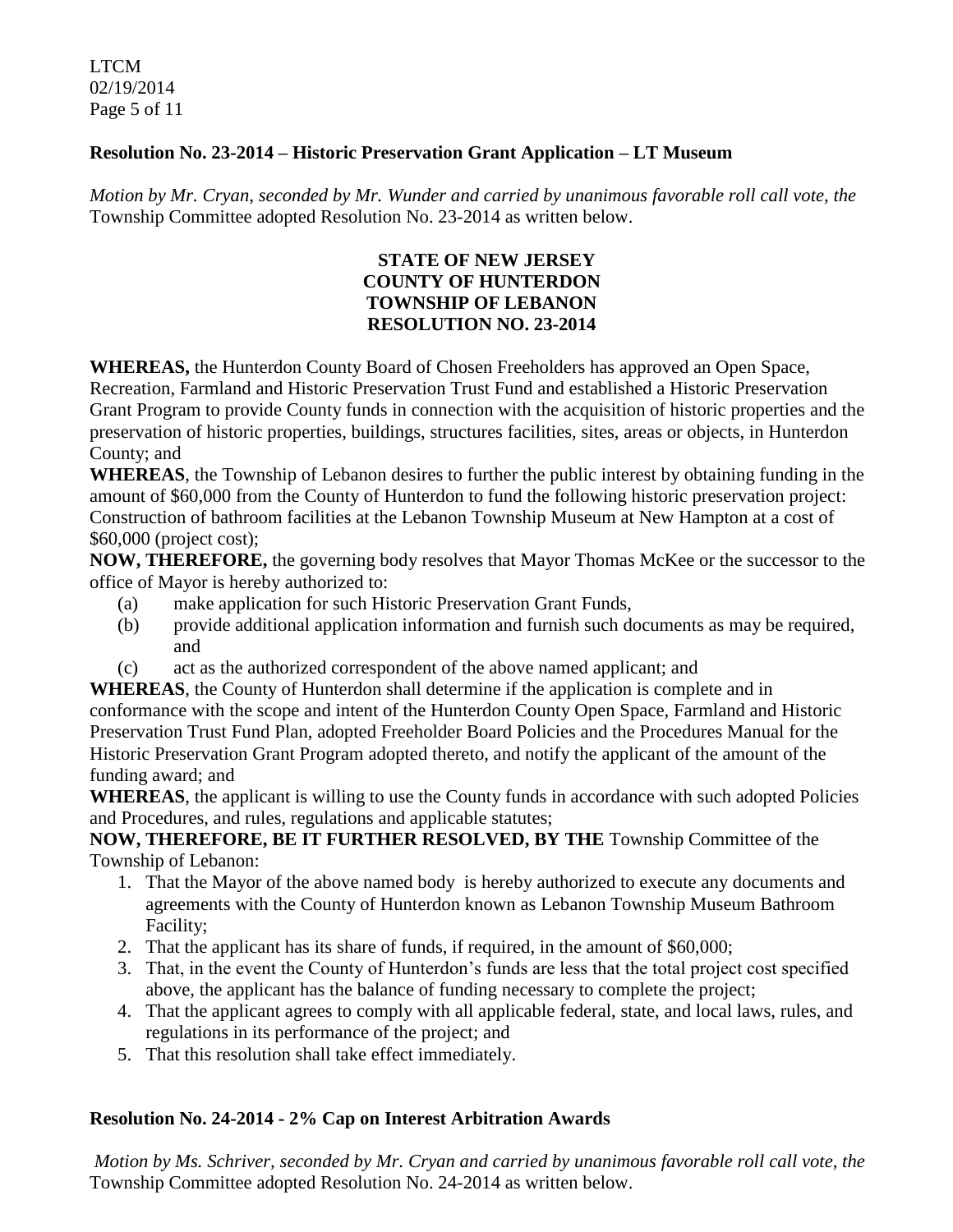#### **STATE OF NEW JERSEY COUNTY OF HUNTERDON TOWNSHIP OF LEBANON RESOLUTION NO. 24-2014**

# **Resolution Calling on the Legislature to Make Permanent the 2% Cap on Interest Arbitration Awards**

**WHEREAS**, on December 21, 2010, Governor Christie signed into law reforms to the Arbitration process that took effect January 1, 2011; and

**WHEREAS**, the reforms capped arbitration awards on economic factors to no more than 2%, provided for random selection of arbitrators, expedited the determination of awards, required the arbitrator to provide a written report detailing the weight accorded to each of the required considerations and expedited the appeal process; and

**WHEREAS**, these reforms marked a dramatic change to the arbitration process and have helped municipalities to control the never-ending rise in public safety personnel costs; and

**WHEREAS**, a key element of the reforms, capping arbitration awards on economic factors to no more than 2% of the property tax levy will expire on April 1, 2014; and

**WHEREAS**, while municipalities are statutorily limited to raise their property tax levy by no more than 2%, with very limited exceptions, failure to extend the 2% cap on interest arbitration awards will force municipalities throughout the State to further reduce or even eliminate crucial services, personnel, and long-overdue infrastructure improvement projects in order to fund an arbitration award; and

**WHEREAS**, the 2% Interest Arbitration cap has controlled one of the largest municipal expense, public safety salaries, not only through arbitration awards but through contract negotiations; and

**WHEREAS**, absent further action by the Legislature, any contract that expires on or after April 1, 2014, will be subject to all new procedures and requirements, EXCEPT the 2% awards cap; and

**WHEREAS**, without those limits, arbitrators will be able to impose awards that do not account for the 2% limit on the property tax levy, which would immediately threaten funding for all other municipal services; and

**WHEREAS**, without the 2% cap on Interest Arbitration Awards but with the 2% cap on property tax levy local budget makers could be forced to reduce other essential municipal services to fund an arbitration award;

**NOW, THEREFORE, BE IT RESOLVED**, that the governing body of the Township of Lebanon strongly urges the Legislature to permanently extend the 2% cap on interest arbitration awards prior to the April 1, 2014 sunset; and

**BE IT FURTHER RESOLVED**, that a that a copy of this duly adopted resolution be forwarded to Senate President Stephen Sweeney, Assembly Speaker Vincent Prieto, the legislators of the Twenty Third State Legislative representatives, Governor Chris Christie, and the New Jersey State League of Municipalities.

**OLD BUSINESS -** Schedule Township Dinner

The Committee discussed the dates that are available, March 29, April 5 or 12 for the Township Dinner to be held at Riverview in Bloomsbury as Califon Fire House did not have any openings. The dates did not work for everyone. The Deputy Clerk will check and see if April 26, May 3 or May 10 is available.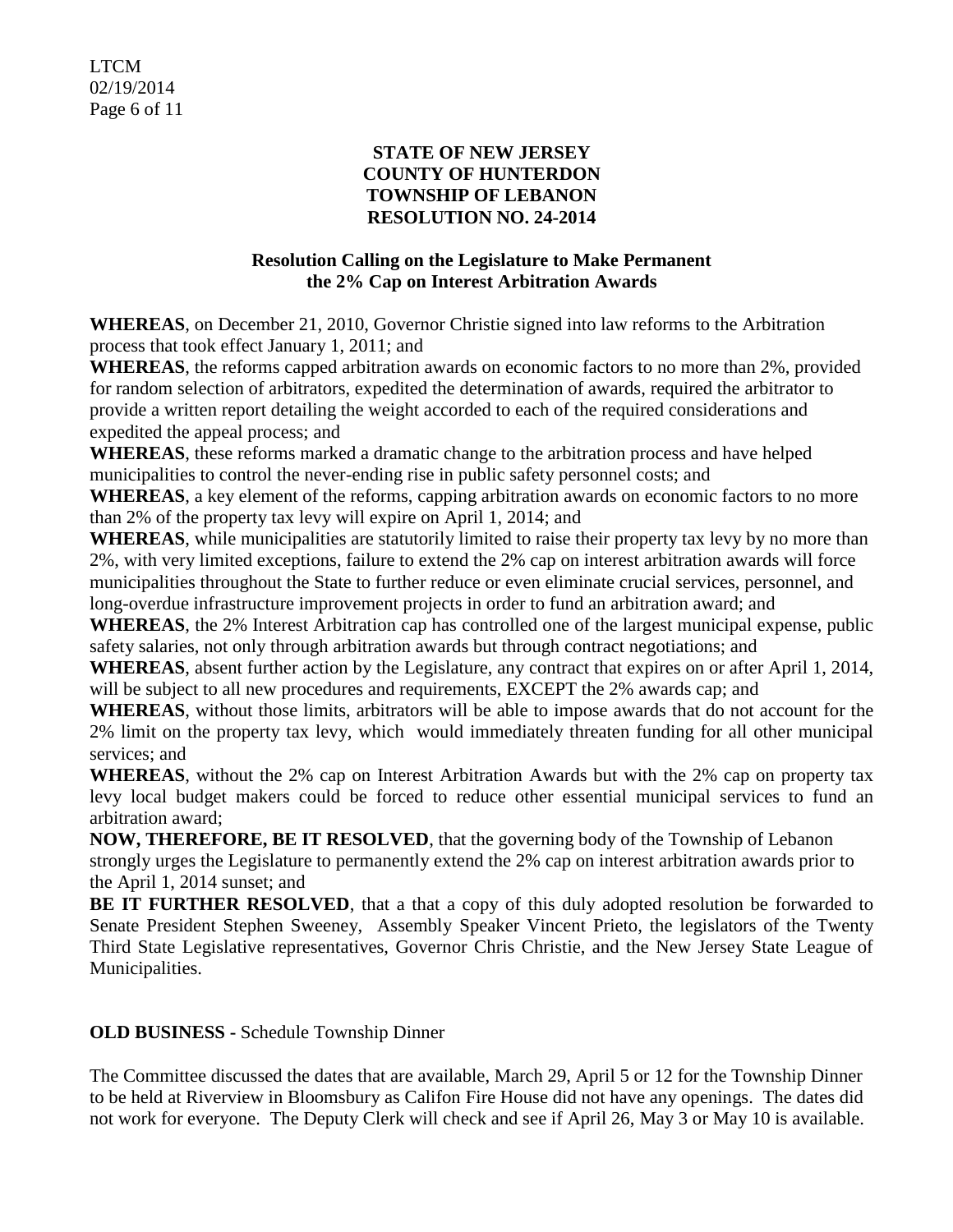LTCM 02/19/2014 Page 7 of 11

Mr. Wunder asked about the OEM Ordinance. Mayor McKee stated that it would be placed on the next agenda.

Mr. Milkowski asked about email addresses for the Committee. Mayor McKee stated that he had talked with the Clerk and it was being looked into. Mayor McKee had spoken to someone who lives outside the Township who does this and he asked him to send him a letter with his information.

Mr. Wunder asked if there was any movement on the cell tower. Attorney Cushing stated that he wrote a letter and had good news. He spoke to the attorney for Verizon and he indicated to Attorney Cushing that Verizon had signed a three party agreement having to do with the co-locator. Sprint had signed one of the documents. The attorney for Verizon was hoping that Sprint would get the other one signed very soon. Attorney Cushing stated that he also wrote a letter to the attorney for Sprint saying that the Township would consider, in the next 30 days, a legal action to pursue its claim for rent, retroactive to the date they should have had it lined up.

Ms. Schriver stated that the Township should follow up on the gross receipts. Mayor McKee explained that there was an article in the paper about the generating facility on Route 31 and Rocky Run Road that is scheduled to be decommissioned in 2015. Before closing, they had to make sure there was a reliable replacement company who could provide power for the peak need time and it seems that they have all the necessary approvals from the other generating plants. Mayor McKee believes the company is PJM in Valley Forge PA.; they have many of generating stations and they could provide the peak need power. The problem now is that it leaves the state and goes to Pennsylvania; it may have implications on the energy tax as far as the sale of energy not being here. The thought is to contact our state legislators and let them know that there is a company leaving the state and the money is going with them. It is a concern because it is a revenue source for the local municipalities. The state gives it to us as aid.

Mr. Wunder asked if there was anything new with the Township garage floor. Mr. Cryan stated that he spoke to the architect who suggested cutting rectangular floor drips. Mayor McKee questioned if the engineer had contacted the architect and builder about his findings and also asked where the problem lies. Mr. Cryan stated that is lies on the poor job that was done. Mayor McKee stated that the floor was supposed to be level, but the floor is elevated where the drains are and everything runs away from the drains. The Engineer Risse, in his opinion, feels what needs to done now is to cut rectangular drains around the outside of the truck area, so that when it drips, it goes into the drain and into the collection system. He did not give a cost estimate. Mayor McKee asked if it would be wise for the Township to get an estimate. Mr. Cryan stated that something has to be done as the DPW is left with a mess. There were fluids leaking into the cafeteria that are a potential hazard. Someone could slip on it. There was snow melting off the trucks and running by the electronic tire machines and Mr. Gabriel has been working very hard trying to keep it contained into the drain system. Mr. Cryan thinks at the very least a border drain should be put in to keep fluids from running outside of the containment area. The architect claims that the trucks should be in another bay area to dry off before they are brought in because it was never suppose to handle melting snow; the intention was to handle leaks, like hydraulic fluid or a radiator leak. Even with that, it does not run to the drain, it runs away. The drawings called for it to be level and the floor is not. The floor settling has cracked on the perimeter. Mayor McKee asked Attorney Cushing about the AIA contract and the architects' statement that the floor is to be level; there must be tolerances on what is considered level. If Engineer Risse could shoot the elevation and the actual height elevation were possibly off and if it fell out of the guidelines with the AIA contract, which the architect had to work under, would it fall back on them? Attorney Cushing stated that the Township would have to look back on the specifications that were actually attached to the contract. That would define what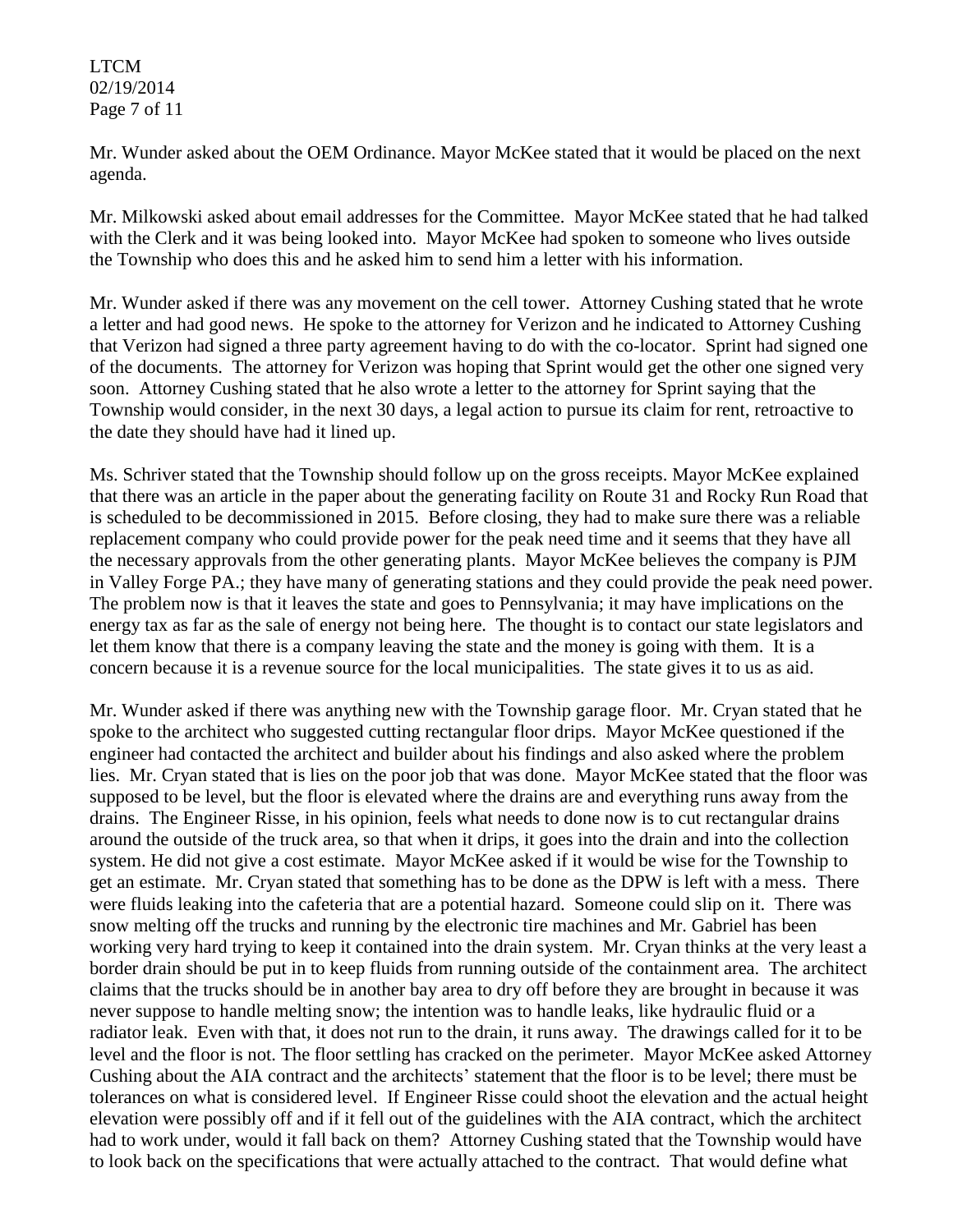LTCM 02/19/2014 Page 8 of 11

was required for the floor. It would be something that they would have to look at. The Township needs to get the Engineer Risse out to shoot the floor and then they need to check the language in the contract to see what it says. If it is within the tolerance, then the question is, was it designed correctly?

Mr. Victor Hoffman asked to speak as this item was not on the agenda. He asked was the pitch determined before the cold weather, during the fall or when it started to leak toward the kitchen? Mr. Cryan stated around December. Mr. Gabriel explained that after the first snow fall, in the morning the lunchroom was full of water. Mr. Hoffman questioned if the perimeter had sunk or had the middle rose? And if so, is the floor done settling? Mr. Gabriel stated that he does not think it settled, it has stayed at the same height, it just cracked around the perimeter. Mr. Milkowski stated that generally when something moves like that it would develop at crack. Mr. Gabriel has not seen any cracks. Mr. Milkowski stated that during construction, it was noted that the floor was not level and there were a few cracks and they said they were going to take care of them. They thought that they were original stress cracks, not settlement and they said they would address it. Mr. Hoffman felt that it is not a Township issue and the Township should not be paying for it and asked if there was still a bond on the builder or had the money been released. Mr. Gabriel thought that there was only a bond for the outside. Mayor McKee stated that the Township would review the contract and see what the tolerances are and then the Township would have a better idea if the Township had something to go on.

## **NEW BUSINESS**

## **Junkyard License Renewal – Burd Salvage**

*Motion by Ms. Schriver, seconded by Mr. Cryan and carried by favorable roll call vote, the Townshi*p Committee approved the Junkyard License Renewal for Burd Salvage. AYES: Schriver, McKee, Wunder, Cryan ABSTAIN: Milkowski

### **Raritan Headwaters and NJ Water Supply Authority Correspondence – Stream Corridor Protection /Restoration Plans**

The Committee tabled discussion regarding the plans. They would like someone to come in and talk to them about it.

### **NJSADC - Application for Farmland Preservation – Block 18, Lot 28 w/Engineer Steve Risse Comments**

Mayor McKee stated that Mr. Gabriel and Engineer Risse did not foresee any need to widen or realign Cokesbury Road in the area. It was suggested that this be brought to the Planning Board for discussion.

## **LTVFD – Request for Assistance in Applying for Training Funds**

*Motion by Ms. Schriver, seconded by Mr. Wunder and carried by unanimous favorable roll call vote, the*  Township Committee authorized the Mayor and Clerk to send letters on behalf of the Fire Department stating that they are volunteers and they do not charge for their services.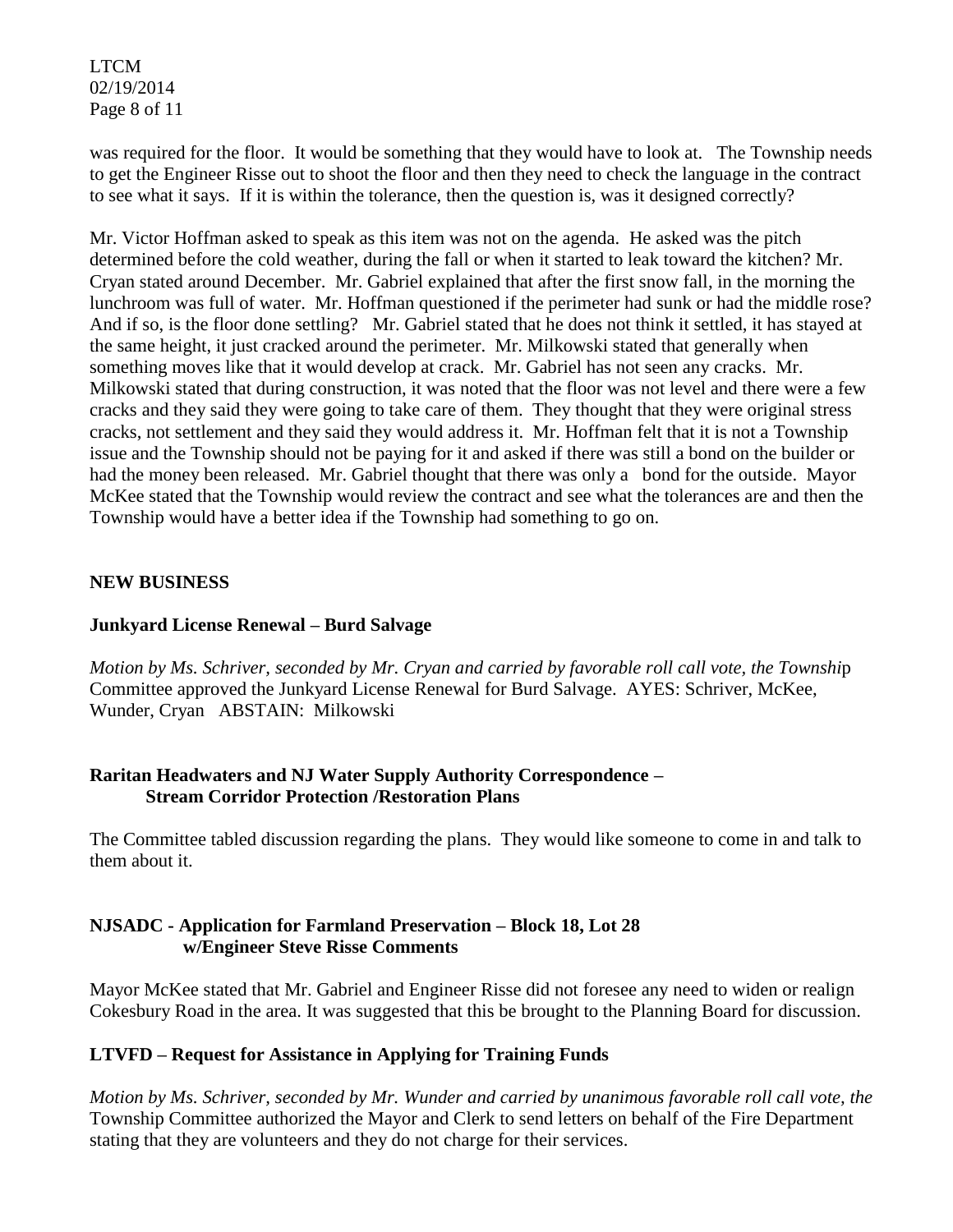LTCM 02/19/2014 Page 9 of 11

## **Applications for Solicitor's License (3) – Renewal by Anderson**

No action taken.

#### **Mr. Bill Swartz – Melick's Town Farm Pesticide Violations**

Mr. Swartz came to the meeting and stated his concerns with the drifting and overspray of pesticides that has been happening at the Melick Town Farm. There has been an investigation by the Department of Environmental Protection and it failed to discover evidence or obtain documentation of actual harm or injury to human health, animal health or the environment caused by the active ingredients involved in the drift investigation. Melick Town Farm has a settlement agreement which states that they must notify the neighbors when they will be doing the spraying application so to eliminate any possible short-term exposure to low, non-occupational levels of airborne residues and or exposure to potential ingestion of residues which is well below food tolerances allowed by the USEPA. The DEP has come out and sampled for pesticide drift and found it and established the settlement agreement. The settlement explains the laws and the actions that were taken. Mayor McKee asked if there was a violation found and was there some kind of action that they had to follow after the violation. Mr. Swartz stated yes, there were plenty. Melick's were not to drift pesticides any longer. Mr. Swartz followed up with the DEP for the next 4 years informing them that there was drifting on a regular basis and the DEP showed up again in 2013. Mr. Swartz wanted a secondary verification by the DEP that they were still drifting pesticides. The report states that they issued a notice of violation for record keeping and pesticide drift. Mr. Swartz stated that in reviewing the Township's Zoning code, Section 400-2 under purposes: to plan and guide the appropriate use or development of all land in a manner which will promote the public health safety morals and general welfare; and in another Section: to insure land development that does not conflict with the development and general welfare of neighboring municipalities, county and the state as a whole. Mr. Swartz stated that the right to farm is recognized to exist in this township, provided that the operation of the farm conforms to agricultural management practices and the operation does not pose a direct threat to public health and safety. He stated that it is clear that these ordinances had been violated, multiple times, two verified by the NJDEP. For over 25 years the surrounding community has experienced pesticide drift off of Melick's Town Farm orchard. Mr. Swartz is concerned with the potential health issues from these pesticides. He wants the Township to be aware of the issue. The Township does not know what they can do because the DEP would have jurisdiction over the Township.

#### **Schedule Budget Meeting**

The Committee discussed dates for the Budget meetings deciding on March 3 at 6 p.m., March 5 at 5 p.m. and March 10 at 6 p.m.

#### **Raffle License Application – Lebanon Township PTA - 03/23/2014**

*Motion by Ms. Schriver, seconded by Mr. Cryan and carried by unanimous favorable roll call vote, the*  Township Committee approved the raffle license application for the Lebanon Township PTA for an event to be held on 3/23/2014.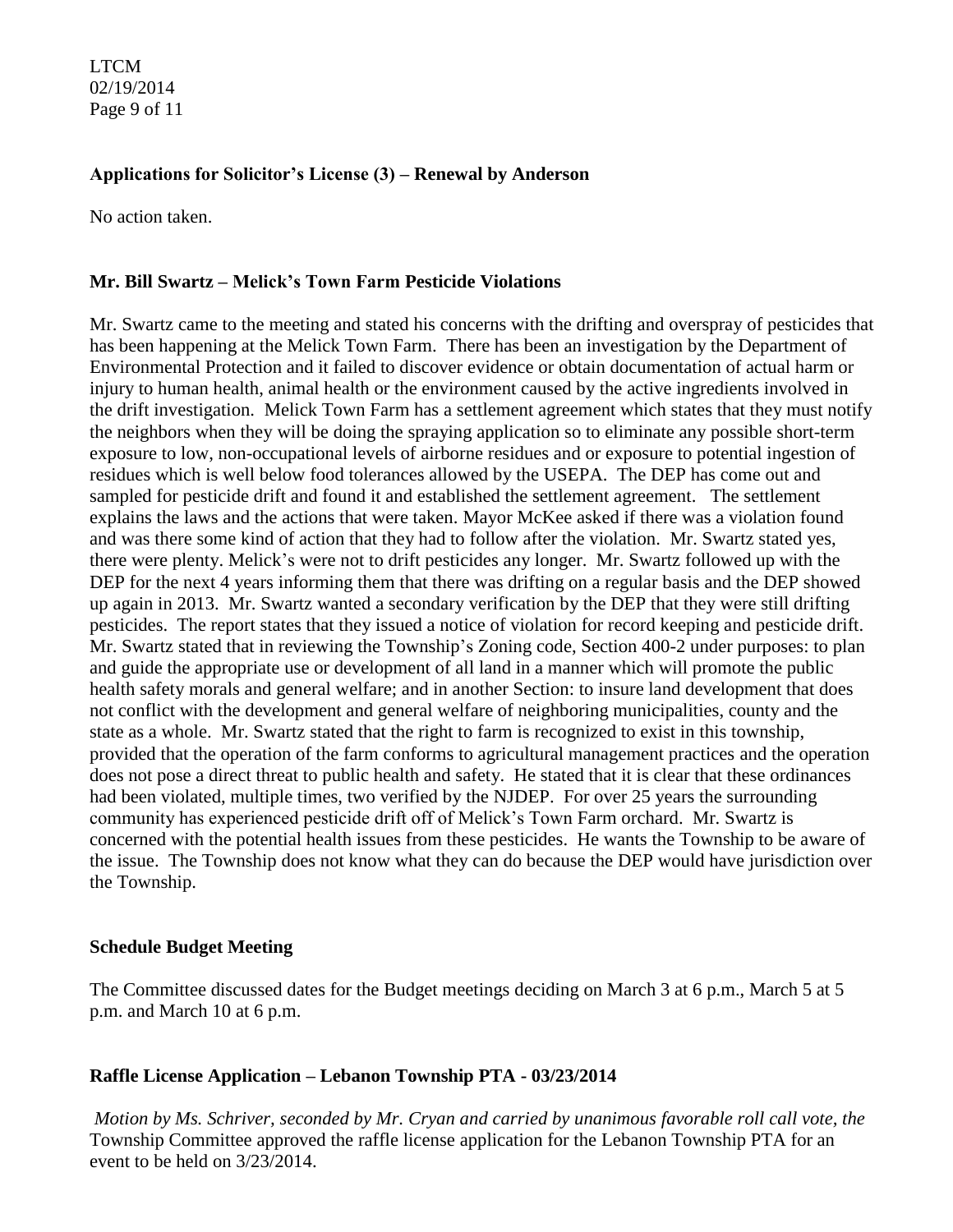LTCM 02/19/2014 Page 10 of 11

## **PRESENTATION OF VOUCHERS**

Committee Members provided a description of vouchers exceeding \$1000.00.

*Motion by Ms. Schriver, seconded by Mr. Wunder and carried by unanimous favorable roll call vote*, the Township Committee approved the bill lists for February 5 and 19, 2014 in the amount of \$1,078,085.61.

#### **CORRESPONDENCE**

Township Historian's January 16, 2014 Meeting Minutes Board of Chosen Freeholders - Animal Control Resolutions Tax Collector's Annual Report Tax Collector's Report for the Month of January 2014

## **PUBLIC COMMENTS**

*Motion by Ms. Schriver, seconded by Mr. Wunder and carried by unanimous favorable roll call* vote, *the*  Township Committee opened the Public Comment portion of the meeting at 8:36 p.m.

Ms. Laurie Hoffman commended Mr. Gabriel and his crew on the condition of the roads.

Ms. Hoffman questioned how long the Township would be paying for the monitoring of the wells for the remediation at Fire Station #1. Mr. Milkowski stated that the Township has to keep monitoring them according to the State.

Ms. Hoffman asked Mayor McKee if there could be something put on the website regarding the energy tax receipts and who to contact about it.

Mr. Bill Swartz stated that one of his concerns with the pesticides drifting is the impact on property values. Now that people know what is going on there, he wouldn't buy his house. He also would not sell his house and let someone else experience what he has.

Mr. Hoffman stated that he wanted to emphasize that the Road Department did a fantastic job this year.

Mr. Hoffman asked if there has been a date set for the reformation for the quarry with Glen Gardner. Mayor McKee told him the meeting would be February 25 at the Township's Planning Board meeting.

Mr. Hoffman stated, in the past, Skinner Road and Mt. Kipp Road were controlled by the State. Now he understands that the Township has it back again and they have to do the plowing and maintenance of them. Years ago the State closed the road down to the public. Mr. Milkowski questioned if the Township could plow Sanatorium and leave Skinner Road alone for the rest of the winter, if the State is notified. Mr. Gabriel stated that the State does not maintain any of the roads since Veteran's Haven took it over. Mr. Milkowski stated that the State still has the power plant which supplies power to Veteran's Haven. The maintenance man from Veteran's Haven came to Mr. Gabriel